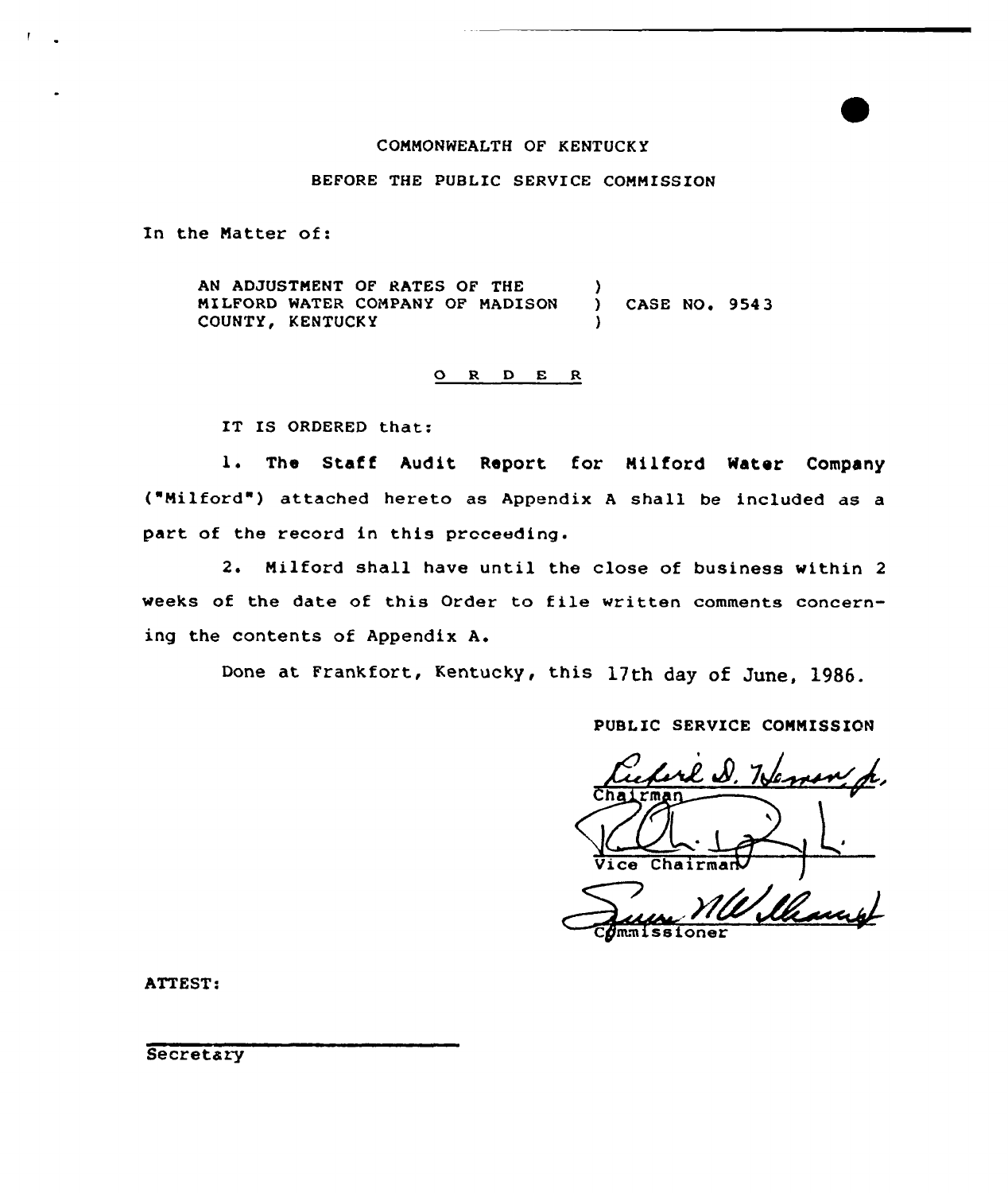### APPENDIX A

## REPORT ON LIMITED AUDIT

# OF

# NILFQRD WATER COMPANY

#### CASE NO. 9543

## PREFACE

On March 31, 1986, Milford Water Company ("Milford") filed an application with the Commission requesting authorization to increase its water rates. The proposed rates would generate approximately \$63,043 annually in additional revenues.

The Commission staff chose to perform a limited financial audit in order to verify test period expenditures and substantiate the propriety of the test-year financial statements. The audit was conducted by Carl Combs of the Division of Rates and Tariffs on May 8-9, 1986, at the offices of Milford in Richmond, Kentucky.

#### SCOPE

The examination consisted of an analysis and review of major cash disbursements and related financial records for calendar year 1985, which is the test year in this case. The audit was limited ta a review for proper accounting treatment of expenses charged to the following accounts:

| Account No. | Account                                    |  |
|-------------|--------------------------------------------|--|
| 602         | Purchased Water                            |  |
| 660         | Operation Supervision and Engineering      |  |
| 673         | Maintenance of Transmission and            |  |
|             | Distribution Mains                         |  |
| 676         | Maintenance of Meters                      |  |
| 901         | Customer Accounts Expenses-<br>Supervision |  |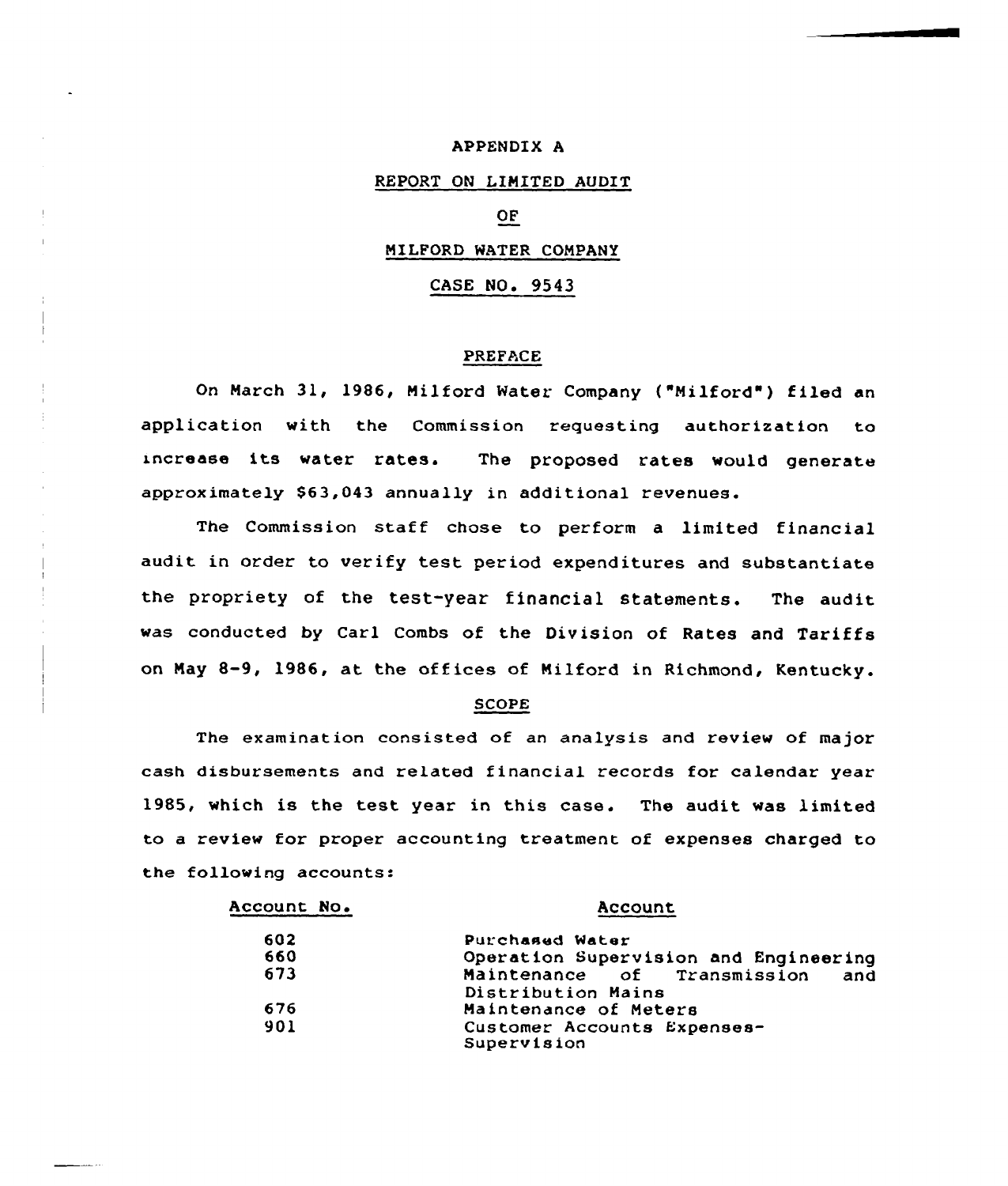| Account No. | Account                             |  |
|-------------|-------------------------------------|--|
| 902         | Meter Reading Expenses              |  |
| 920         | Administrative and General Salaries |  |
| 921         | Office Supplies and Other Expenses  |  |
| 923         | Outside Services Employed           |  |
| 930         | Miscellaneous General Expenses      |  |

Reconciliation tests were performed on the aforementioned accounts and supporting documentation was also examined to determine whether costs reflected in the aforementioned accounts were appropriately expensed under the requirements of the Uniform System of Accounts for Class <sup>C</sup> Water Utilities ("Uniform System of Accounts"). Workpapers prepared by Charles Hill, a Certified Public Accountant with the firm of Amick and Helm in Richmond, Kentucky, ("cpA") were reviewed. Also, Karen Kohnle, billing secretary, and Dorothy Switzer, bookkeeper, were consulted regarding Ni <sup>1</sup>ford 's bookkeeping practices.

### FINDINGS

Purchased water expense for the test year represented 67 percent of total test-year operating expense. <sup>A</sup> review of test year invoices from Nilford's supplier, the City of Richmond, revealed that the total amount of those invoices matched the total charged by Nilford during the test year.

Nilford does not classify some expenses according to the Uniform System of Accounts, and therefore, it was difficult to track some expenses from Nilford's cash disbursements journal to its 1985 Annual Report. As a result, copies of workpapers prepared by the CPA were obtained. Based upon a review of the workpapers and inspection of invoices of significant amounts, the

 $-2-$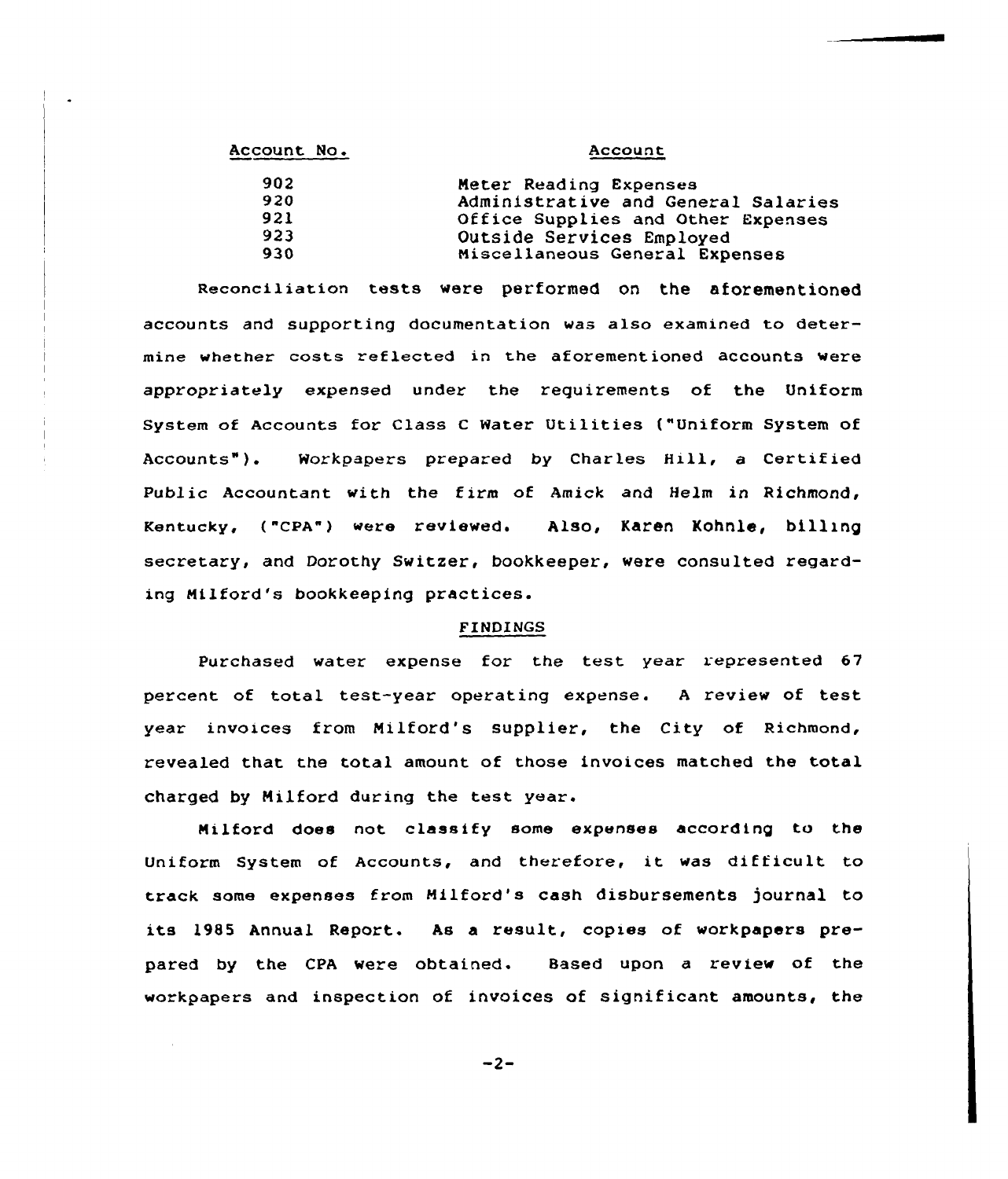staff has determined that these test year expenses were appropriate. In <sup>a</sup> discussion with the CPA, it was agreed that Nilford should set up its cash disbursements journal with account titles and numbers to conform with the Uniform System of Accounts. This would allow one to track expenses from the cash disbursements journal to the annual report. During the course of the audit, Nilford requested a copy of the Uniform System of Accounts, a copy of which has been mailed to Nilford.

An examination of work orders revealed that Nilford capitalized the cost of meters and labor associated with service for new customers. Based on staff's review of the workpapers prepared by the CPA, no adjustments have been made to the test-year operating statement presented by Milford. Milford's operating statement for calendar year 1985, the test year, for accounting purposes is as follows:

| MILFORD WATER COMPANY |  |
|-----------------------|--|
|                       |  |

| STATEMENT OF OPERATINGS PER APPLICATION |           |
|-----------------------------------------|-----------|
| FOR THE YEAR ENDED DECEMBER 31, 1985    |           |
| Operating Revenues                      |           |
| Water Sales                             | \$116,654 |
| Service Charges                         | 708       |
| Total Operating Revenues                | \$117,362 |
| Operating Expenses                      |           |
| Purchased Water                         | \$86,821  |
| Transmission and Distribution Expenses  | 10,592    |
| <b>Customer Accounts Expenses</b>       | 9,183     |
| Administrative and General Salaries     | 8,631     |
| Office Supplies and Other Expenses      | 1,196     |
| Outside Services Employed               | 6,502     |
| Property Insurance                      | 746       |
| Miscellaneous General Expenses          | 1,261     |
| Director's Fees                         | 3,900     |
| Depreciation Expense                    | 5,284     |
| Taxes Other Than Income Taxes           | 4,115     |
| Total Operating Expenses                | 5138, 231 |